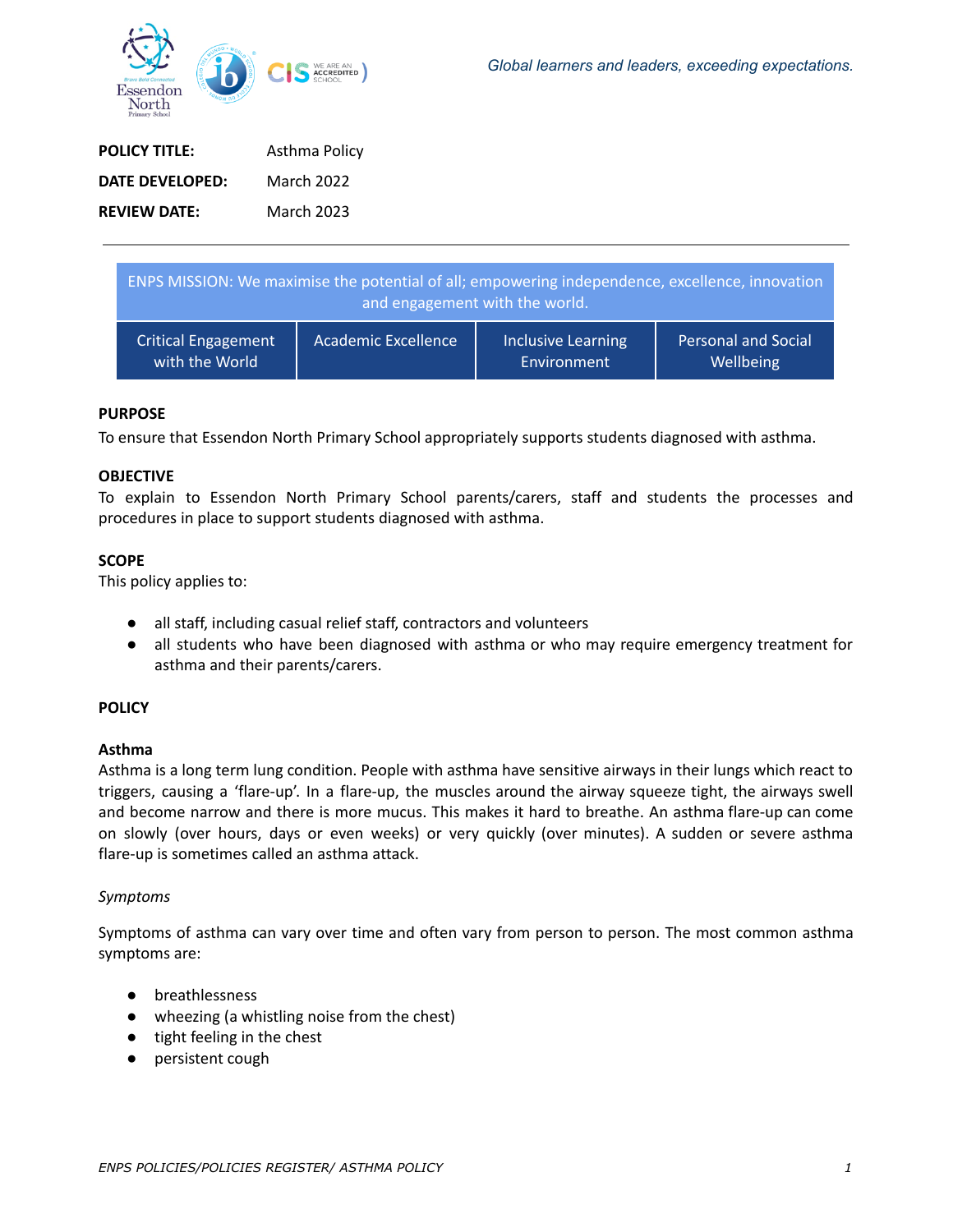

Symptoms often occur at night, early in the morning or during/just after physical activity. If asthma is well controlled, a person should only have occasional asthma symptoms.

# *Triggers*

A trigger is something that sets off or starts asthma symptoms. Everyone with asthma has different triggers. For most people with asthma, triggers are only a problem when asthma is not well controlled with medication. Common asthma triggers include:

- exercise
- smoke (cigarette smoke, wood smoke from open fires, burn-offs or bushfires)
- house dust mites
- pollens
- chemicals such as household cleaning products
- food chemicals / additives
- laughter or emotions, such as stress
- colds/flus
- weather changes such as thunderstorms and cold, dry air
- moulds
- animals, such as cats and dogs
- deodorants (including perfumes, after-shaves, hair spray and aerosol deodorant sprays)
- certain medications (including aspirin and anti-inflammatories)

## **Asthma management**

If a student diagnosed with asthma enrols at Essendon North Primary School:

- 1. Parents/carers must provide the school with an Asthma Action Plan which has been completed by the student's medical practitioner. The plan must outline:
	- the prescribed medication taken by the student and when it is to be administered, for example as a pre-medication to exercise or on a regular basis
	- emergency contact details
	- the contact details of the student's medical practitioner
	- the student's known triggers
	- the emergency procedures to be taken in the event of an asthma flare-up or attack.
- 2. Parents/carers should also provide a photo of the student to be included as part of the student's Asthma Action Plan.
- 3. Essendon North Primary School will keep all Asthma Action Plans:
	- in the First Aid Office
	- in classrooms for primary school students.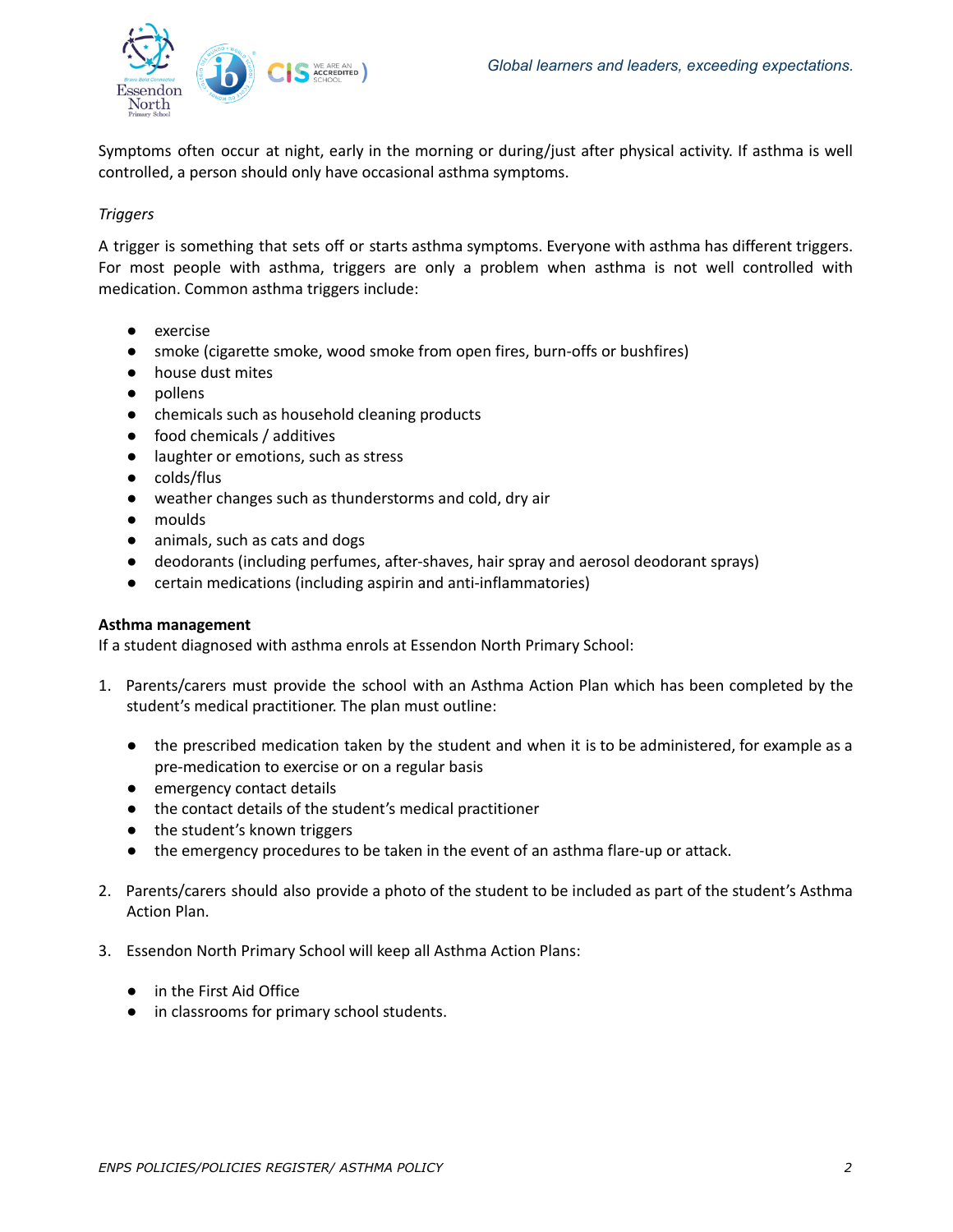

- 4. School staff may also work with parents/carers to develop a Student Health Support Plan which will include details on:
	- how the school will provide support for the student
	- identify specific strategies
	- allocate staff to assist the student.

Any Student Health Support Plan will be developed in accordance with Essendon North Primary School's Health Care Needs Policy.

- 5. If a student diagnosed with asthma is going to attend a school camp or excursion, Essendon North Primary School parents/carers are required to provide any updated medical information.
- 6. If a student's asthma condition or treatment requirements change, parents/carers must notify the school and provide an updated Asthma Action Plan.
- 7. School staff will work with parents/carers to review Asthma Action Plans (and Student Health Support Plans) once a year.

## **Student asthma kit**

All students diagnosed with asthma are required to have a student asthma kit at school which contains:

- their own prescribed reliever medication labelled with the student's name
- their spacer (if they use one).

Student asthma kits will be stored in the First Aid Office. It is noted that students between Years Four to Six may keep their asthma medication with them, as required. In the event of an emergency Essendon North Primary School will provide Ventolin and a spacer, it is preferred that students bring their own medication and store it in the First Aid Room.

#### **Asthma emergency response plan**

If a student is:

- having an asthma attack
- having difficulty breathing for an unknown cause, even if they are not known to have asthma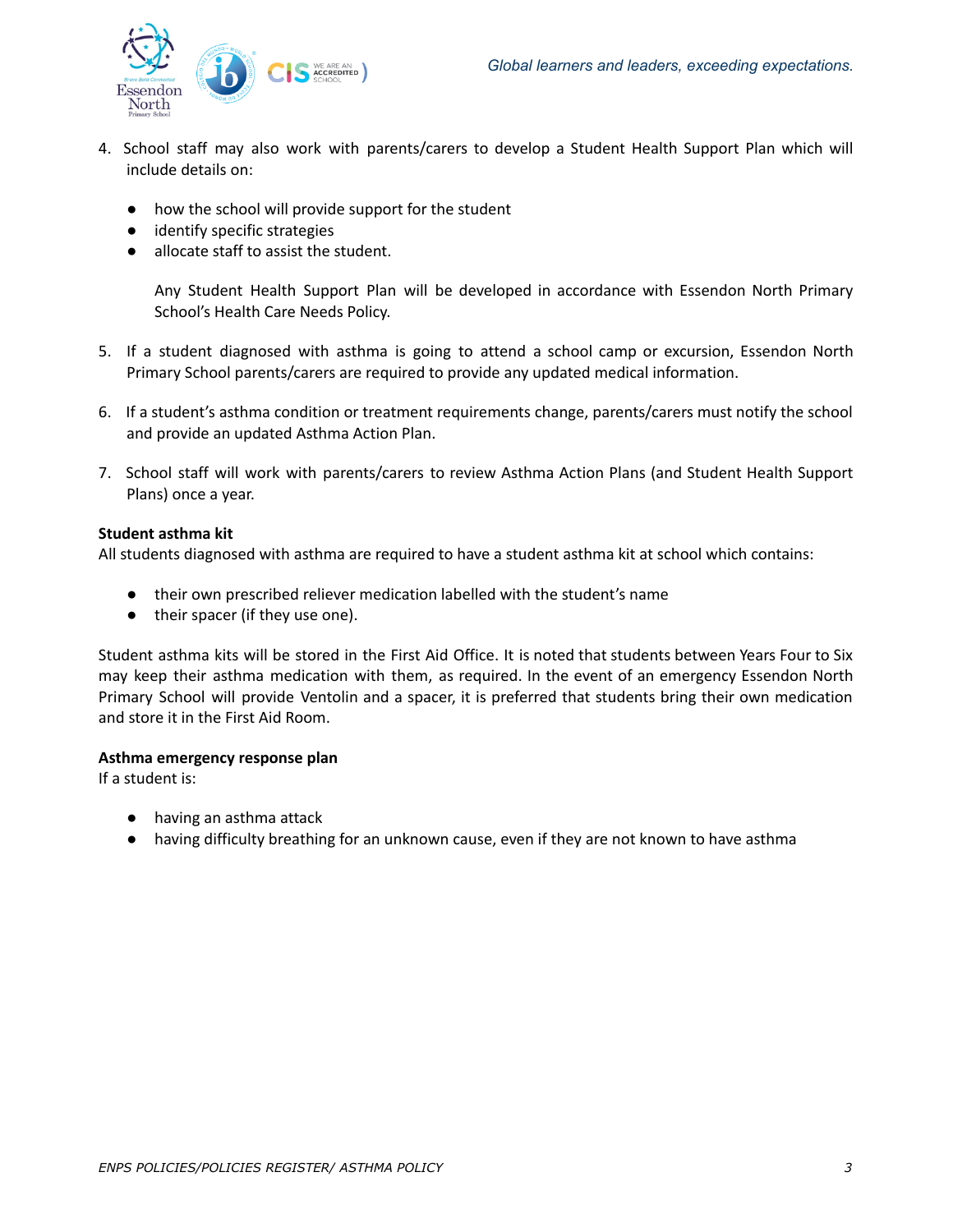

è

School staff will endeavour to follow the Asthma First Aid procedures outlined in the table below. School staff may contact Triple Zero "000" at any time.

| <b>Step</b> | <b>Action</b>                                                                                                                                                                                                                                                                                                                                                                             |
|-------------|-------------------------------------------------------------------------------------------------------------------------------------------------------------------------------------------------------------------------------------------------------------------------------------------------------------------------------------------------------------------------------------------|
| 1.          | Sit the person upright<br>Be calm and reassuring<br>Do not leave them alone<br>Seek assistance from another staff member or reliable student to locate the<br>student's reliever, the Asthma Emergency Kit and the student's Asthma Action Plan<br>(if available)<br>If the student's action plan is not immediately available, use the Asthma First Aid as<br>described in Steps 2 to 5. |
| 2.          | Give 4 separate puffs of blue or blue/grey reliever puffer:<br>Shake the puffer<br>Use a spacer if you have one<br>Put 1 puff into the spacer<br>Take 4 breaths from the spacer<br>Remember - Shake, 1 puff, 4 breaths                                                                                                                                                                    |
| 3.          | Wait 4 minutes<br>If there is no improvement, give 4 more separate puffs of blue/grey reliever as above<br>(or give 1 more dose of Bricanyl or Symbicort inhaler)                                                                                                                                                                                                                         |
| 4.          | If there is still no improvement, call Triple Zero "000" and ask for an ambulance.<br>Tell the operator the student is having an asthma attack<br>Keep giving 4 separate puffs every 4 minutes until emergency assistance arrives<br>(or 1 dose of Bricanyl or Symbicort every 4 minutes - up to 3 doses of Symbicort)                                                                    |
| 5.          | If asthma is relieved after administering Asthma First Aid, stop the treatment and observe<br>the student. Notify the student's emergency contact person and record the incident.                                                                                                                                                                                                         |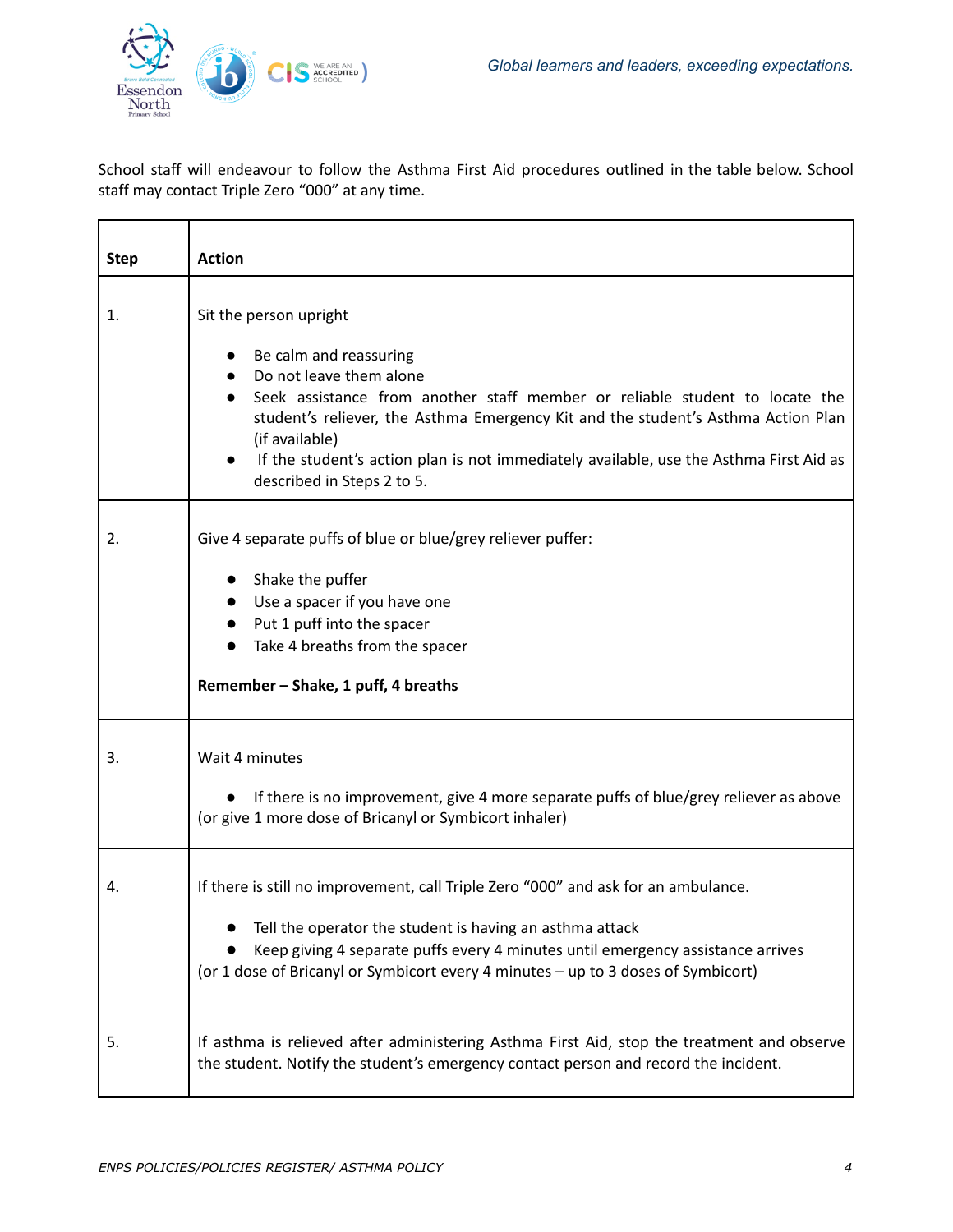

Staff will call Triple Zero "000" immediately if:

- the person is not breathing
- if the person's asthma suddenly becomes worse or is not improving
- if the person is having an asthma attack and a reliever is not available
- if they are not sure if it is asthma
- if the person is known to have anaphylaxis

## **Training for staff**

Essendon North Primary School will arrange the following asthma management training for staff:

| <b>Staff</b>                               | <b>Completed by</b>                                                                                                                                                                                                                 | Course                                                                                                                       | Provider                                                         | Cost                                           | <b>Valid for</b> |
|--------------------------------------------|-------------------------------------------------------------------------------------------------------------------------------------------------------------------------------------------------------------------------------------|------------------------------------------------------------------------------------------------------------------------------|------------------------------------------------------------------|------------------------------------------------|------------------|
| Group 1<br>General<br><b>Staff</b>         | School staff with a<br>direct teaching role<br>with students affected<br>by asthma or other<br>school staff directed by<br>the Principal after<br>conducting a risk<br>assessment.                                                  | Asthma first aid<br>management for<br>education staff<br>(non-accredited)<br>One hour<br>face-to-face or<br>online training. | Asthma<br>Australia                                              | Free to all<br>schools                         | 3 years          |
| Group 2<br><b>Specific</b><br><b>Staff</b> | Staff working with high<br>risk children with a<br>history of severe<br>asthma, or with direct<br>student wellbeing<br>responsibility,<br>(including nurses,<br>PE/sport teachers, first<br>aid and school staff<br>attending camp) | Course in Asthma<br>Awareness<br>10760NAT<br>(accredited)                                                                    | Any RTO that<br>has this course<br>in their scope of<br>practice | Paid by<br>Essendon<br>North Primary<br>School | 3 years          |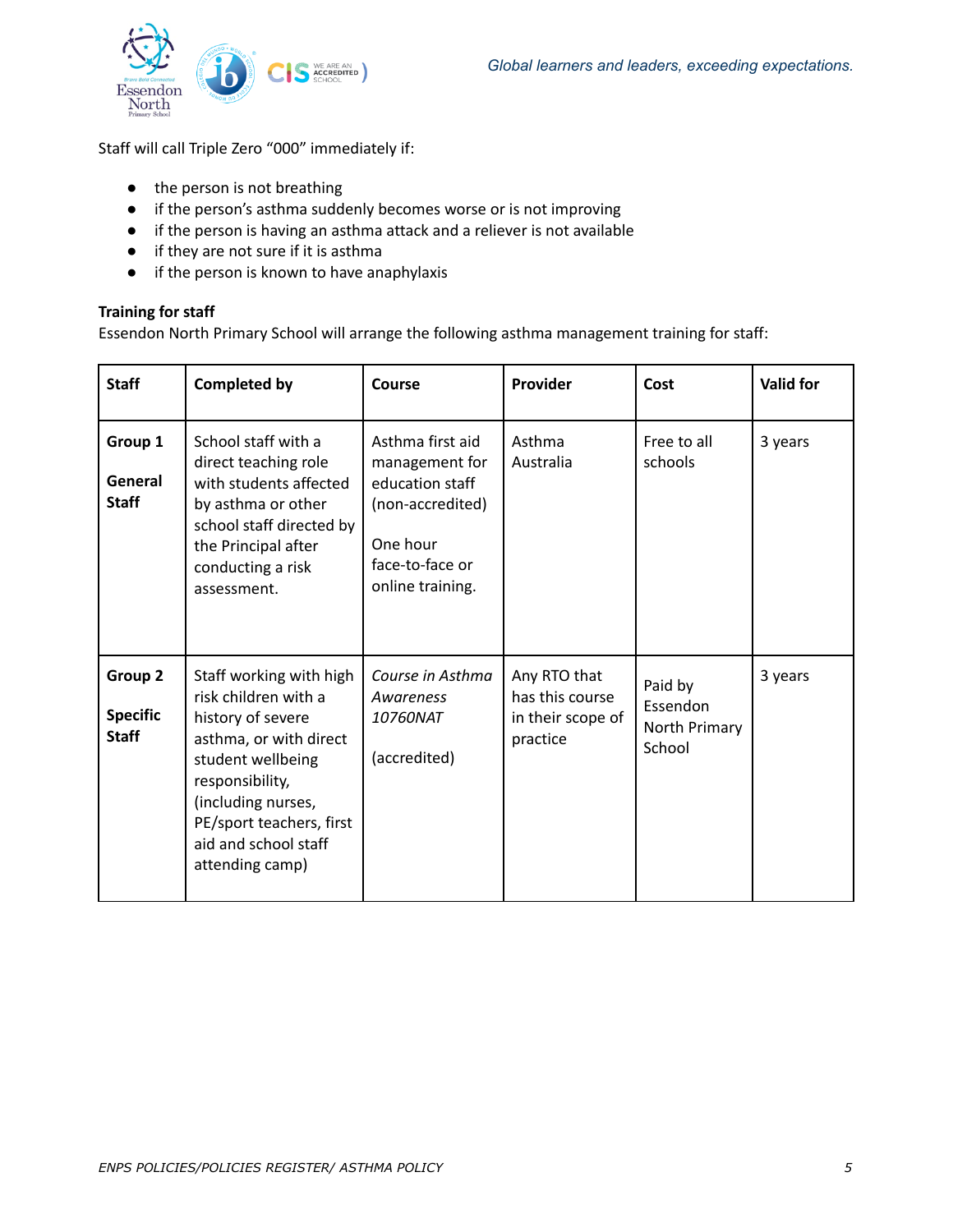

Essendon North Primary School will also conduct an annual briefing for staff on:

- the procedures outlined in this policy
- the causes, symptoms and treatment of asthma
- identities of the students diagnosed with asthma
- how to use a puffer and spacer
- the location of:
	- the Asthma Emergency Kits
	- asthma medication which has been provided by parents for student use.

Essendon North Primary School will also provide this policy to casual relief staff and volunteers who will be working with students, and may also provide a briefing if the Principal decides it is necessary depending on the nature of the work being performed.

# **Asthma Emergency Kit**

Essendon North Primary School will provide and maintain at least two Asthma Emergency Kits. One kit will be kept on school premises in the First Aid Office and one will be a mobile kit for activities such as:

- yard duty
- camps and excursions.

Essendon North Primary School has an additional kit for every 300 students. The Asthma Emergency Kit will contain:

- at least 1 blue or blue/grey reliever medication such as Airomir, Admol or Ventolin
- at least 2 spacer devices (for single person use only) to assist with effective inhalation of the blue or blue/grey reliever medication. Essendon North Primary School will ensure spare spacers are available as replacements). Spacers will be stored in a dust proof container.
- clear written instructions on Asthma First Aid, including:
	- how to use the medication and spacer devices
	- steps to be taken in treating an asthma attack
- A record sheet/log for recording the details of an asthma first aid incident, such as the number of puffs administered.

The First Aid Team will monitor and maintain the Asthma Emergency Kits. They will:

- ensure all contents are maintained and replaced where necessary
- regularly check the expiry date on the canisters of the blue or blue/grey reliever puffers and replace them if they have expired or a low on doses
- replace spacers in the Kits after each use (spacers are single-person use only)
- dispose of any previously used spacers.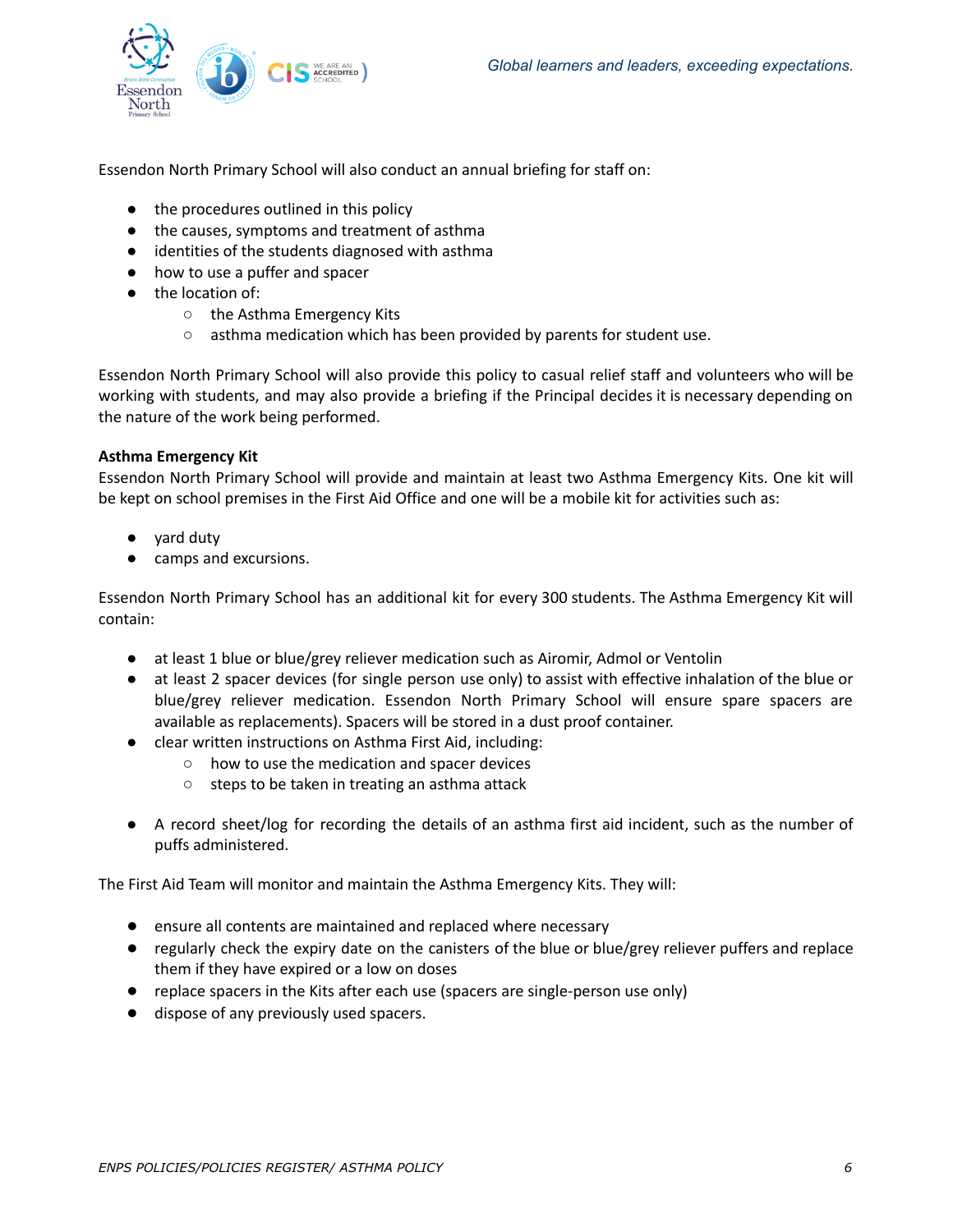

The blue or blue/grey reliever medication in the Asthma Emergency Kits may be used by more than one student as long as they are used with a spacer. If the devices come into contact with someone's mouth, they will not be used again and will be replaced.

After each use of a blue or blue/grey reliever (with a spacer):

- remove the metal canister from the puffer (do not wash the canister)
- wash the plastic casing
- rinse the mouthpiece through the top and bottom under running water for at least 30 seconds
- wash the mouthpiece cover
- air dry then reassemble
- test the puffer to make sure no water remains in it, then return to the Asthma Emergency Kit.

## **Management of confidential medical information**

Confidential medical information provided to Essendon North Primary School to support a student diagnosed with asthma will be:

- recorded on the student's file
- shared with all relevant staff so that they are able to properly support students diagnosed with asthma and respond appropriately if necessary.

## **Communication plan**

This policy will be available on Essendon North Primary School's website so that parents and other members of the school community can easily access information about Essendon North Primary School's asthma management procedures.

## **Epidemic Thunderstorm Asthma**

Essendon North Primary School will be prepared to act on the warnings and advice from the Department of Education and Training when the risk of epidemic thunderstorm asthma is forecast as high.

## **DEFINITIONS**

## **Asthma Action Plan**

A plan completed by a student's medical practitioner which outlines the student's known triggers and the emergency procedures to be taken in the event of an asthma flare-up or attack.

## **Blue-grey reliever medication**

This is usually Airomir, Asmol, or Ventolin.

#### **Nebuliser**

A machine that converts liquid medicine into a fine mist that can then be inhaled.

#### **Puffer**

A pressurised metered dose inhaler (pMDI). The medicine contained in the inhaler is in a fine mist. When you press the canister, this mist is released, and you breathe in to deliver the medicine to your airways.

## **Spacer**

A holding chamber device that makes it easier to take asthma medication from the type of puffer. A spacer can also make it easier to coordinate breathing in and pressing your puffer.